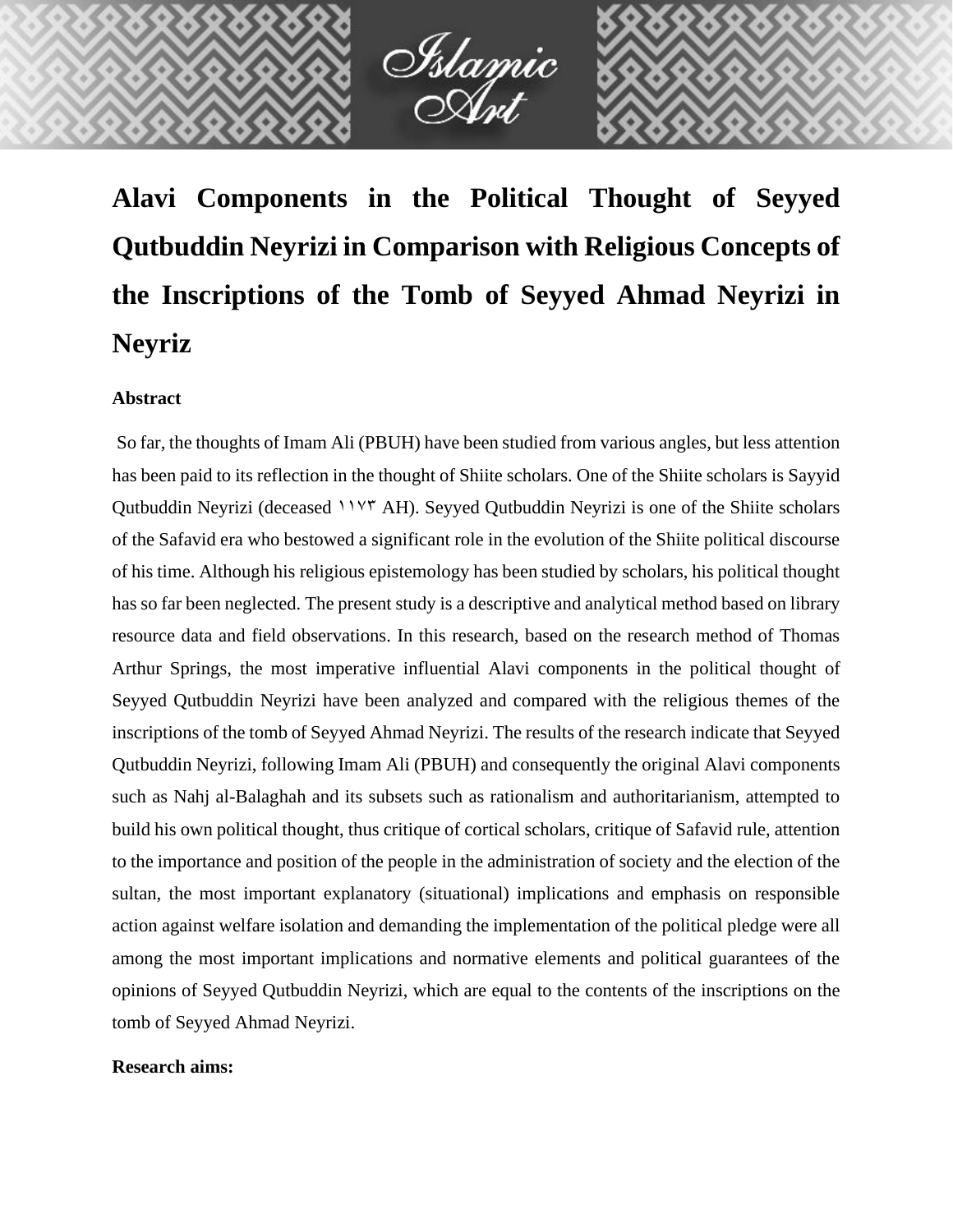1. Understanding the value of Alavi components in the political thought of Seyyed Qutbuddin Neyrizi.

2. Comparing the political ideas of Seyyed Qutbuddin Neyrizi with the inscriptions on the tomb of Seyyed Ahmad Neyrizi.

# **Research questions:**

1. What effect did the Alavi components have on the political thought of Seyyed Qutbuddin Neyrizi?

2. What are the similarities between the inscriptions on the tomb of Seyyed Ahmad Neyrizi and the Alavi thoughts of Seyyed Qutbuddin Neyrizi?

**Keywords:** Alavi Components, Seyyed Qutbuddin Neyrizi, Political Thought, Inscription, Seyyed Ahmad Neyrizi.

### **Introduction**

From a historical point of view, the political thought of Seyyed Qutbuddin Nirizi (d. 1175 AH) belonged to the late Safavid era. His life coincided with the Afghan invasion of Iran and the fall of the reign of Shah Sultan Hussein. During this period, the memory of the undisputed power of the Safavid Shiite monarchs had not yet been erased from the minds of the Iranians. The Safavids, based on the three pillars of Shiism, Sufism, and nationalism, were able to establish broad-based political authority and gain political legitimacy by relying on Shiite beliefs and claiming sovereignty and affiliation with Shiite imams. Sources and documents were later found in the political thought of Seyyed Qutbuddin. In the meantime, in the inscriptions of the tomb of Seyyed Ahmad Nirizi, similarities in regard the thoughts of Qutbuddin Nirizi were also discovered. Ahmad Nirizi was born in the city of Neyriz around the year  $1.7.6$  AH. His father's name was Muhammad and he was called Shams al-Din. After his primary education, Ahmad left for the capital, Isfahan, during the reign of Shah Suleiman the Safavid king. It is believed that he started the calligraphy with Mohammad Sadegh Tabrizi and then went to Mohammad Ibrahim Qomi (son of Mohammad Nasir) to complete the secrets of art. However, some of the lines of the third, Raqa, Nasta'liq and broken Nasta'liq are also left; nonetheless. he made the Naskh script his unique arena and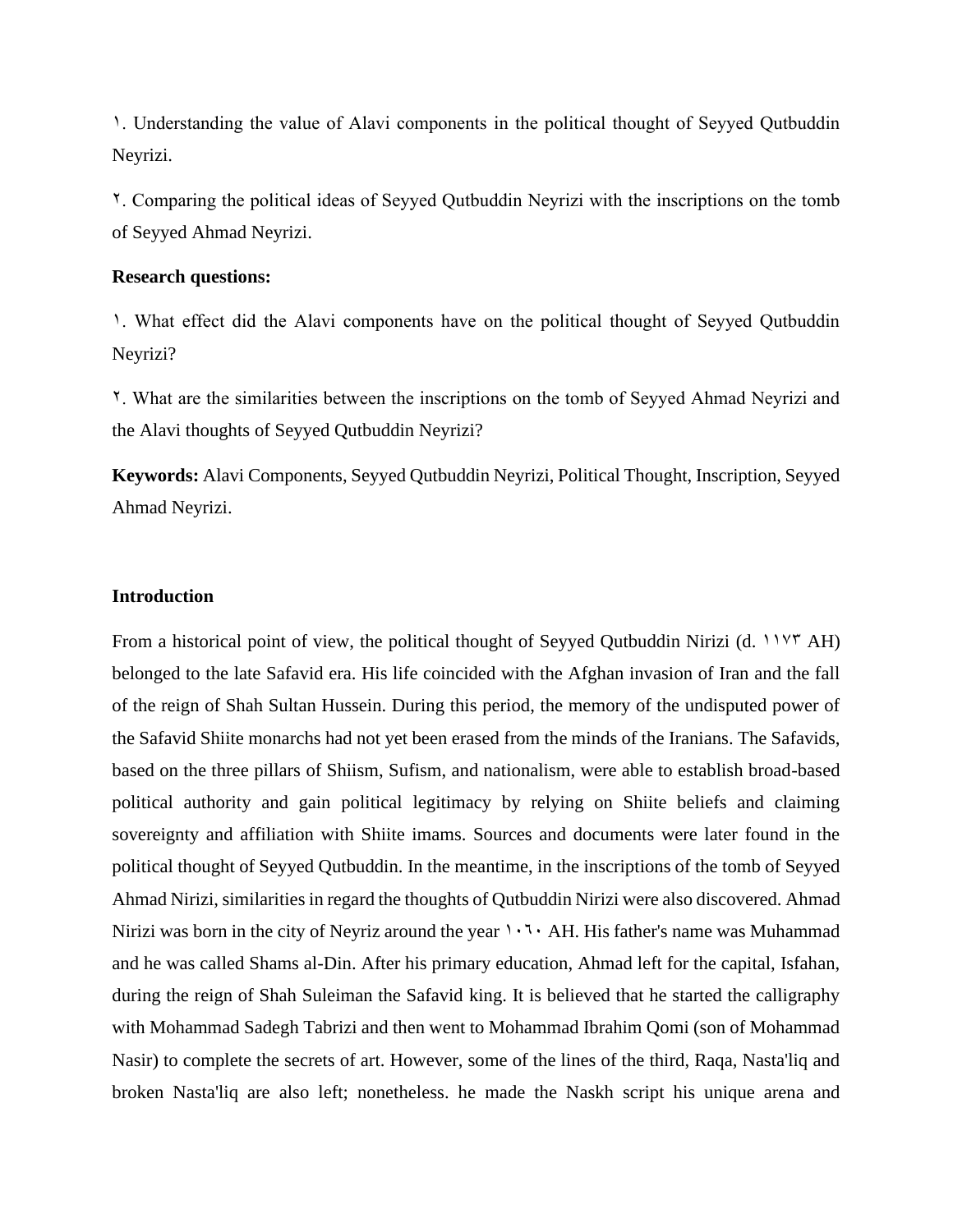reorganized the Naskh script that was taking shape before him. In this way, he recognized the Iranian version and became the most famous master of this style. This article seeks to establish a comparative study of the contents of the inscriptions of the tomb of Seyyed Ahmad Nirizi with the Alawite components of Qutbuddin Razi's thoughts.

On the subject of the present study, comprehensive research in its various dimensions has not been done so far, and the monographs that have been presented are mainly with an external approach, which imposes Orientalist presuppositions from outside on Islamic political thought. Based on it, the decree of degeneration and decline of thought has been issued and it is generalized throughout the history and political tradition of Islam. One of these works is the "Decline of Political Thought in Iran" by Javad Tabatabai. In a few researches, which have been done with an internal approach, the reflection of Alawite components in the political thought of Shiite scholars has not been considered; among these works are the political thoughts of Mulla Sadra, Feyz Kashani, Khajeh Nasir al-Din Tusi and Sheikh Baha'i written by scholars such as Dr. Najaf Lakzaei, Dr. Behrouz Lak, Mohsen Mohajer, Ali Khaleghi and Davood Farihi can be mentioned. Only Mr. Mehdi Fadaei Mehrabani and Abdolhossein Khosrow Pana  $(Y \cdot Y)$  in an article entitled "Mysticism and the way out of the political crisis in the political thought of Seyyed Qutbuddin Nirizi" attempt to reflect some of the Alawite components in the political thought of Seyed Qutbuddin studied heterogeneously. The present study follows a descriptive and analytical method and relies on library documents and field observations to investigate the thematic relationship between the inscriptions of the tomb of Seyyed Ahmad Nirizi and the thought of Qutbuddin Razi.

#### **Conclusion**

Seyyed Qutbuddin Nirizi (d.  $11Y^T AH$ ) is one of the Shiite scholars of the late Safavid era who played an important role in the evolution of the Shiite political discourse of his time. Some of his thoughts are in line with the tomb inscriptions on the mausoleum of Seyyed Ahmad Nirizi in Niriz. However, the threefold foundations of Seyyed Qutbuddin's political thought have been influenced by the atmosphere of the time, including the fall of the Safavids However, most of its components are rooted in the thought and biography of Imam Ali (PBUH) and are even used for the politics of modern Islamic societies. Hence, Nirizi's words are very clever and deeply thought out. He keeps repeating that even if the Afghan sedition is eliminated, the "first cause" remains. This shows that in his view, only the formation of a government based on the thought of Ali (PBUH) and Malik's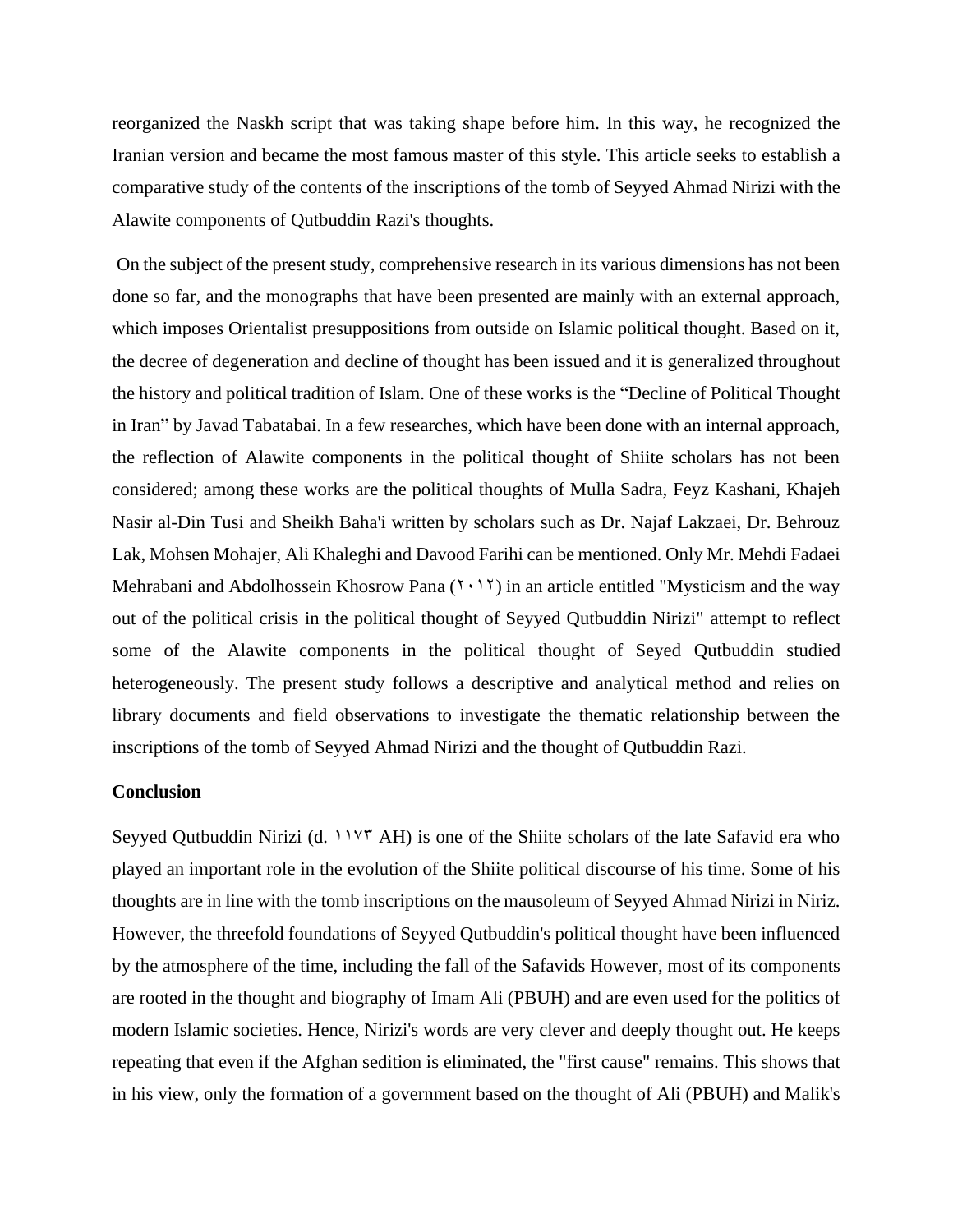pact, which includes the three pillars of the sultan, the people and the Olema, can pull the Safavids out of the crisis they were in. In this way, he tries to include the people factor in the equation of power and introduce and explain a kind of democratic government while controlling the levers of power. Therefore, the results of the research indicate that the foundations, theoretical approaches and triple meanings of Seyyed Qutbuddin Qutbuddin's political thought were based on Alawite principles. In connection with this issue, the original Alawite components such as Nahj al-Balaghah, rationalism and authoritarianism are the most important epistemological implications of political thought and critique of cortical scholars, critique of Safavid rule, attention to the standing and position of people in the administration of society and the election of the Sultan is the most central explanatory (situational) implications and the emphasis on responsible action against sanitary isolation in the life and thought of Imam Ali (PBUH).

# **References**

Aghili, Seyed Ahmad  $(1 \cdot \cdot)$ . "Political and Scientific Developments of Sufism from the Fall of the Safavid Empire to the Rise of Zandieh 1150 Zandieh 1150-1155 AH", Journal of the History of Iran, No.  $1^{\circ}/11$ . [In Persian].

Bashiriyah, Hussein  $(2 \cdot \cdot \cdot)$ . "Reason in Politics: Thirty-Five Discourses in Philosophy, Sociology and the Development of Political Development", Tehran: Contemporary View, No. 7, No. 7. [In Persian].

Besharat, Mehdi.  $(1 \cdot 1)$ . "Shiism and the cycles of political thought, about the ups and downs of Shiite political thought from its inception until now", Bimonthly of Surah Surah Andisheh, pp.  $\circ$ 7- $\circ$ <sup>V</sup>. [In Persian].

Chahardahi, Noureddine Modarressi.  $(7 \cdot \cdot 7)$ . Sufi dynasties in Iran, Tehran: Scientific and cultural.

Davari Ardakani, Reza (1994). "Mysticism and Politics", Matin Quarterly, No. <sup>V</sup>. [In Persian].

Ehsani Moghadam, Ali; Kamgar, Farbod.  $(1 \cdot 1)$ . Bibliography of Mirza Ahmad Nirizi, Shiraz: Persian Studies Foundation [In Persian].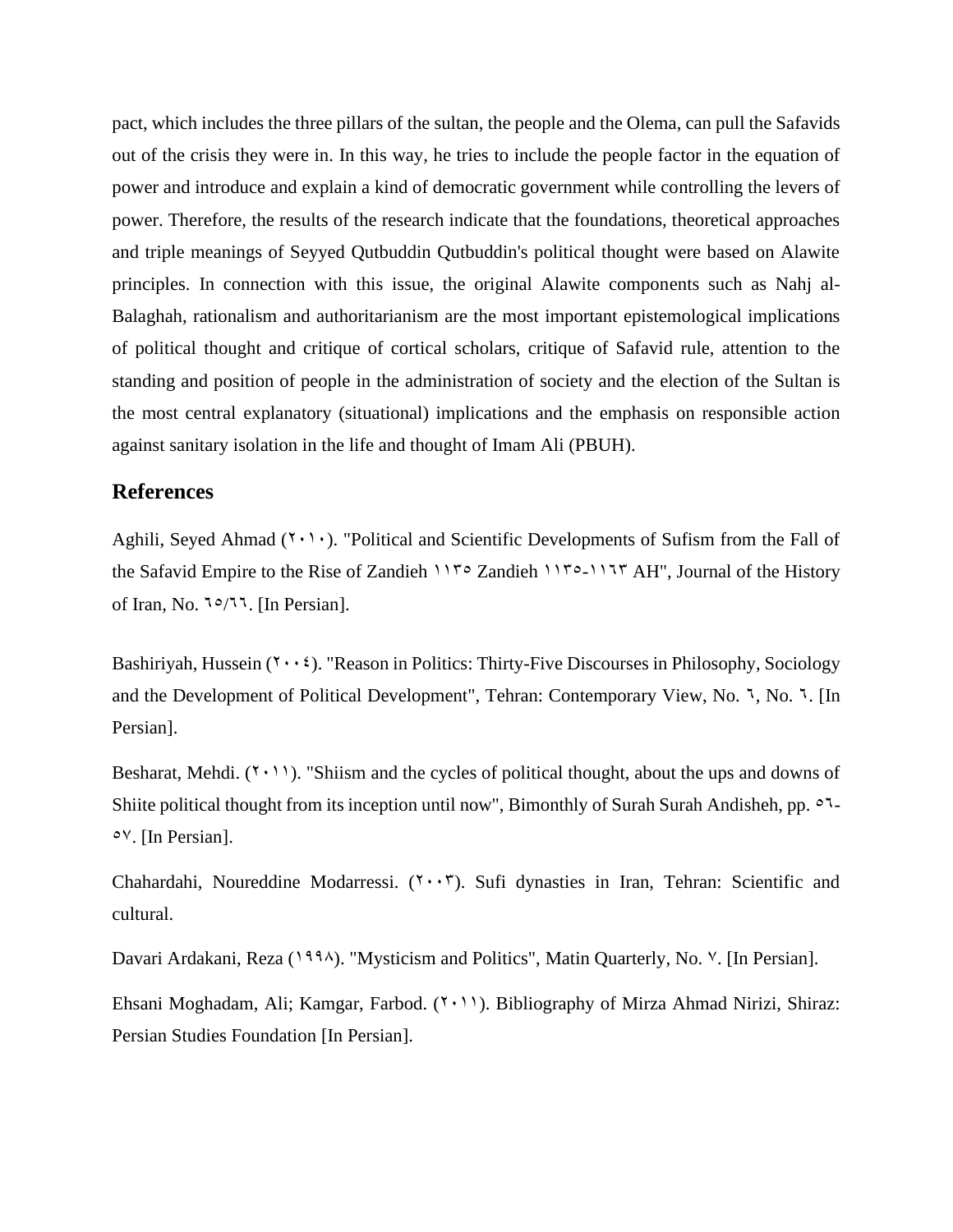Fadaei Mehrabani, Mehdi; Khosropanah, Abdul Hussein  $(7 \cdot 17)$ . "Mysticism and the way out of the political crisis in the thought of the political thought of Seyyed Qutbuddin Nirizi", Quarterly Journal of Islamic Government, No. 1°. [In Persian].

Fazaeli, Habiballah. (1945). Atlas of Line, Tehran: Soroush. [In Persian].

Janati, Mohammad Ibrahim  $(1 \cdot 1)$ . Periods of Ijtihad, Qom: Bina. [In Persian].

Khawari, Asadullah (1945). Zahabieh, Scientific Sufism of Literary Works, Vol. 1, Tehran: University of Tehran Press. [In Persian].

Klini Al-Razi, Abi Ja'far Muhammad Ibn Ya'qub Ibn Ishaq. (Beta); Sufficient Principles, Vol. 1, translated and explained by Seyed Javad Mostafavi, Tehran: Masjed Publications. [In Persian].

Manouchehri, Abbas  $(7 \cdot 9)$ . "Theory of political paradigm theory". Bi-Quarterly Journal of Scientific-Research Quarterly "Theoretical Policy Research" of the new period, No. 7. [In Persian].

Mohajernia, Mohsen  $(1 \cdot \cdot)$ . "History of Political Thought in Islam", Qabsat Quarterly, Nos.  $1 \cdot$ and 21. [In Persian].

Nasfi, Aziz al-Din  $(2005)$ . Collection of treatises (known as the book of the perfect man), with preface by Henry Carbon, correction and introduction by Marijan Moleh, translation of the introduction by Seyyed Zia-ud-Din Dehshiri, Tehran: Tahoori Publications. [In Persian].

Nirizi, Sayyid Qutbuddin Muhammad  $(1997)$ . Political treatise on the analysis of the causes of the fall of the Safavid government and the way to return to power, by Rasoul Jafarian, Qom: Library of Ayatollah Marashi Najafi. [In Persian].

Nirizi, Sayyid Qutbuddin Muhammad (Beta). Al-Khattab or Hekmat Al-Alawi Chapter, Manuscript No.  $\mathsf{N14}/\mathsf{r}$ , University of Tehran. [In Persian].

Seyed Javadi, Ahmad and others. (1988). Encyclopedia of Shiism, Volume  $\epsilon$ , Tehran: Hekmat Publications. [In Persian].

Shibi, Kamel Mustafa. (1980). Shiism and Sufism, translated by Alireza Zakavati, Tehran: University of Tehran. [In Persian].

Springs, Thomas. (1994). Understanding Political Theories, Translated by Farhang Rajaee, Fourth Edition, Tehran: Agah Publishing. [In Persian].